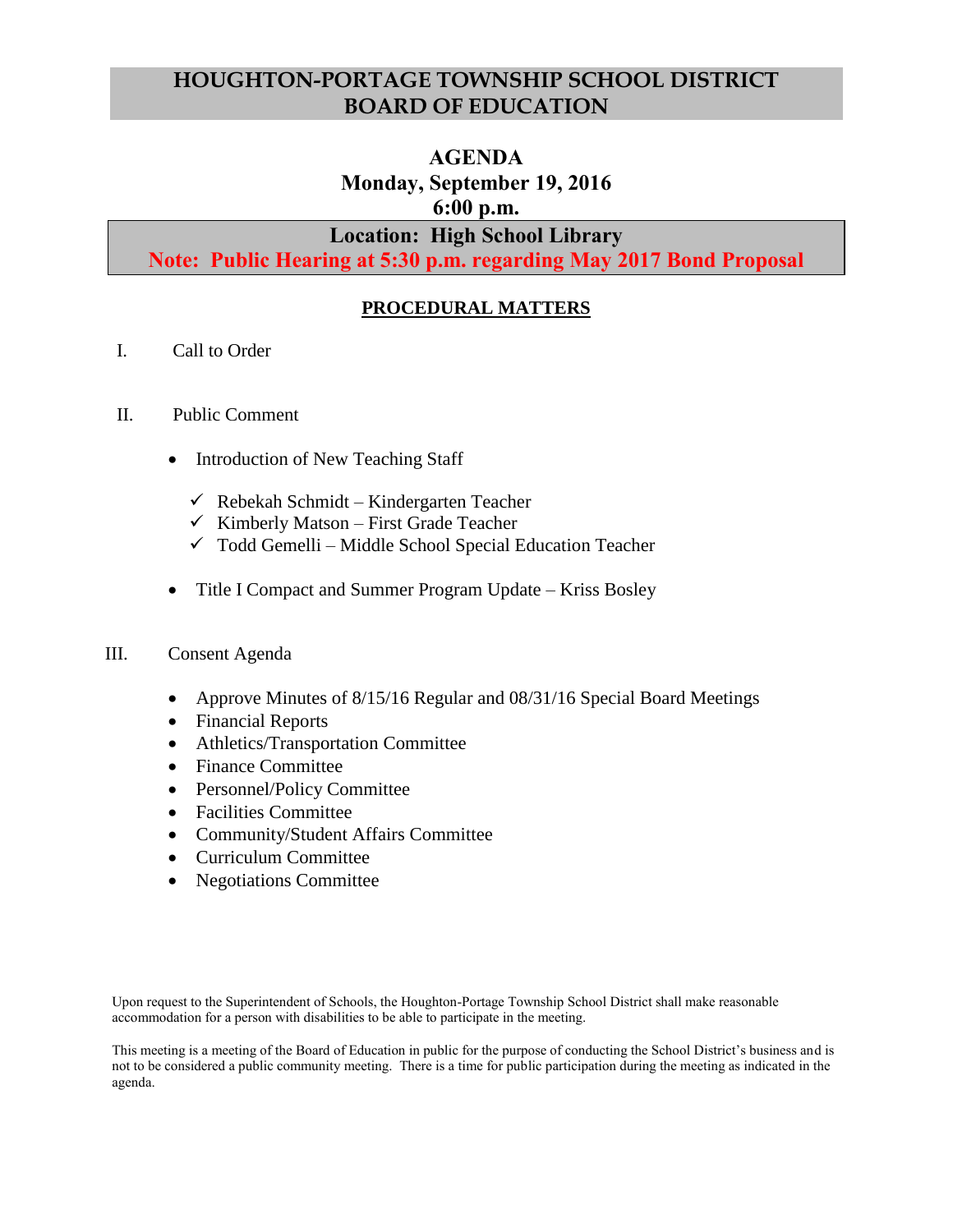# IV. Administrative Reports

**Page 2 Board Agenda – 9/19/16**

# V. MASB, MASA & CCASB Reports

#### VI. Discussion Items

1. Elementary School Parking Lot Update

### VII. Action Items

- 1. Approve Title I Compact
- VIII. Other Concerns or Public Comment

#### IX. Adjournment

Upon request to the Superintendent of Schools, the Houghton-Portage Township School District shall make reasonable accommodation for a person with disabilities to be able to participate in the meeting.

This meeting is a meeting of the Board of Education in public for the purpose of conducting the School District's business and is not to be considered a public community meeting. There is a time for public participation during the meeting as indicated in the agenda.